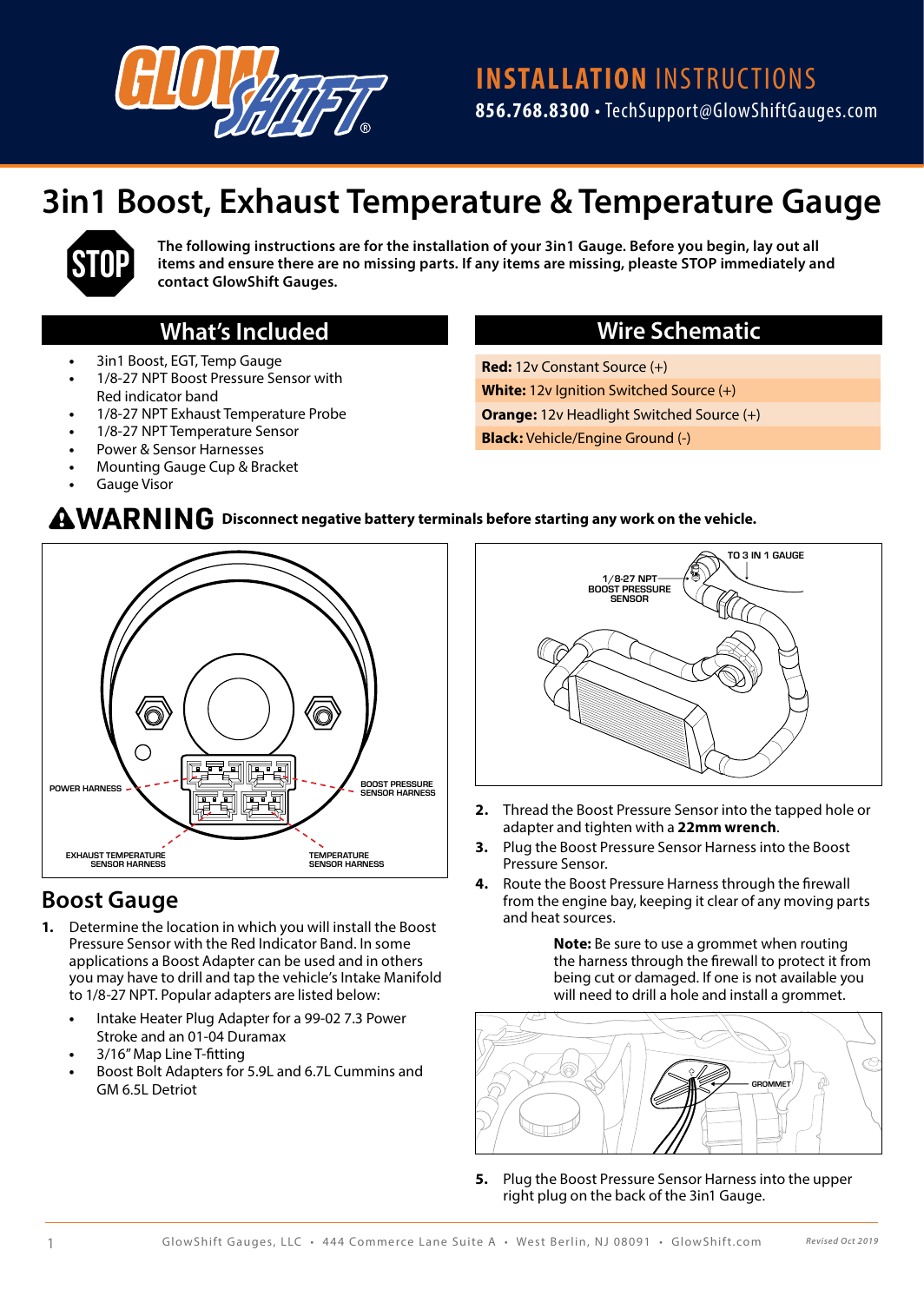

## **Exhaust Gas Temperature Gauge (EGT)**

We recommend installing the probe pre-turbo for the most accurate readings. Locate a flat portion on the Exhaust Manifold. Make sure to find a location on the manifold where all exhaust ports flow into one pipe before the turbo.

**1.** Use a punch to mark the location for drilling. Some vehicles may require removal of the Inner Fender Well, or they may need to be raised by a lift for easier access.

> **Note:** Some aftermarket Exhaust Manifolds may already include Exhaust Probe Ports, eliminating the need for drilling.



- **2.** Starting with a **1/8" Drill Bit**, drill a hole at the marked location stepping up to a size **"R" Drill Bit**.
- **3.** Use Cutting Oil to tap the drilled hole to 1/8-27 NPT. Take caution and tap a little at a time, backing the tap up and clearing any shavings that could possibly get in the way.
- **4.** When you are done tapping, clean out all of the shavings inside the manifold or pipe using a magnet and a shop vacuum.
- **5.** Brush Silver Grade Anti-Seize onto the threads of the Exhaust Temperature Probe Fitting and thread into the tapped hole. Tighten using a **14mm wrench**.
- **6.** Install the Exhaust Temperature Probe into the manifold, ensuring the tip of the probe is roughly halfway inside the manifold, and tighten using a **14mm wrench**.
- **7.** Plug the Exhaust Temperature Sensor Harness into the Exhaust Temperature Probe Connector.
- **8.** Route the Exhaust Temperature Sensor Harness through the engine bay and firewall. Using a grommet, keep it clear of any moving parts, heat sources and kinks.

**Note:** Be sure to use a grommet when routing the wire through the firewall to protect it from being cut or damaged. If one is not available you will need to drill a hole and install a grommet.

**9.** Plug the Exhaust Temperature Sensor Harness into the lower left plug on the back of the 3in1 Gauge.

#### **Temperature**

There are several different ways to connect a Temperature Gauge to your vehicle. In some cases an adapter is needed to adapt the 1/8-27 NPT Sensor to what you want to monitor. Please take a look at www.GlowShift.com for available adapters including Thread Adapters, Test Port Extenders and T-Fittings. This can be used to measure Transmission Temperature, Oil Temperature, Water Temperature and Differential Temperature. For more detailed information please go to page #4 for more information.

- **1.** To install the Temperature Sensor, start by applying Teflon tape to the Temperature Sensor threads. Install the 1/8-27 NPT Temperature Sensor to your vehicle's system using one of the above methods that will work best for your application. Tighten the sensor using a **14mm wrench**.
- **2.** Plug in the Temperature Sensor Harness into the Temperature Sensor.
- **3.** Route the Temperature Sensor Harness through the engine bay and firewall using a grommet, keep it clear of any moving parts and heat sources.
- **4.** Plug the Temperature Sensor Harness into the lower right plug on the back of the 3in1 Gauge.
- **5.** Before starting the vehicle be sure to refill the system following the manufacturer's recommended procedures.

### **Gauge Wiring**

- **1.** With your 3in1 Sensor Harnesses all connected, plug in the power harness and place the gauge in the mounting location.
- **2.** In order to test for power, reconnect the Negative Battery Terminal.
- **3.** It may be necessary to remove the Vehicle Trim and/or Kick Panels in order to gain access to the vehicle's Fuse Box.
- **4.** Using a test light, locate a Constant 12-Volt Power Source in the vehicle's fuse panel that receives 12-Volt Power when the ignition is turned off. You can splice into the circuit or use an optional Expandable Circuit. Connect the **Red Wire** of the gauge to the Constant 12-Volt Power Source.
- **5.** Repeat the same step for the **White Wire** of the gauge to locate an Ignition Switched 12-Volt Power Source. This source should not have any power with the key turned off and have 12-Volts with the key turned on.
- **6.** Connect the **Orange Wire** of the gauge to the positive Headlight Switch Power Source using a Splice Connector, either in the fuse box or at the switch itself.

**Note:** Make sure the connection source does not dim. If the voltage is reduced when you lower the Dimmer Wheel it will cause the gauge to flicker from not having enough voltage.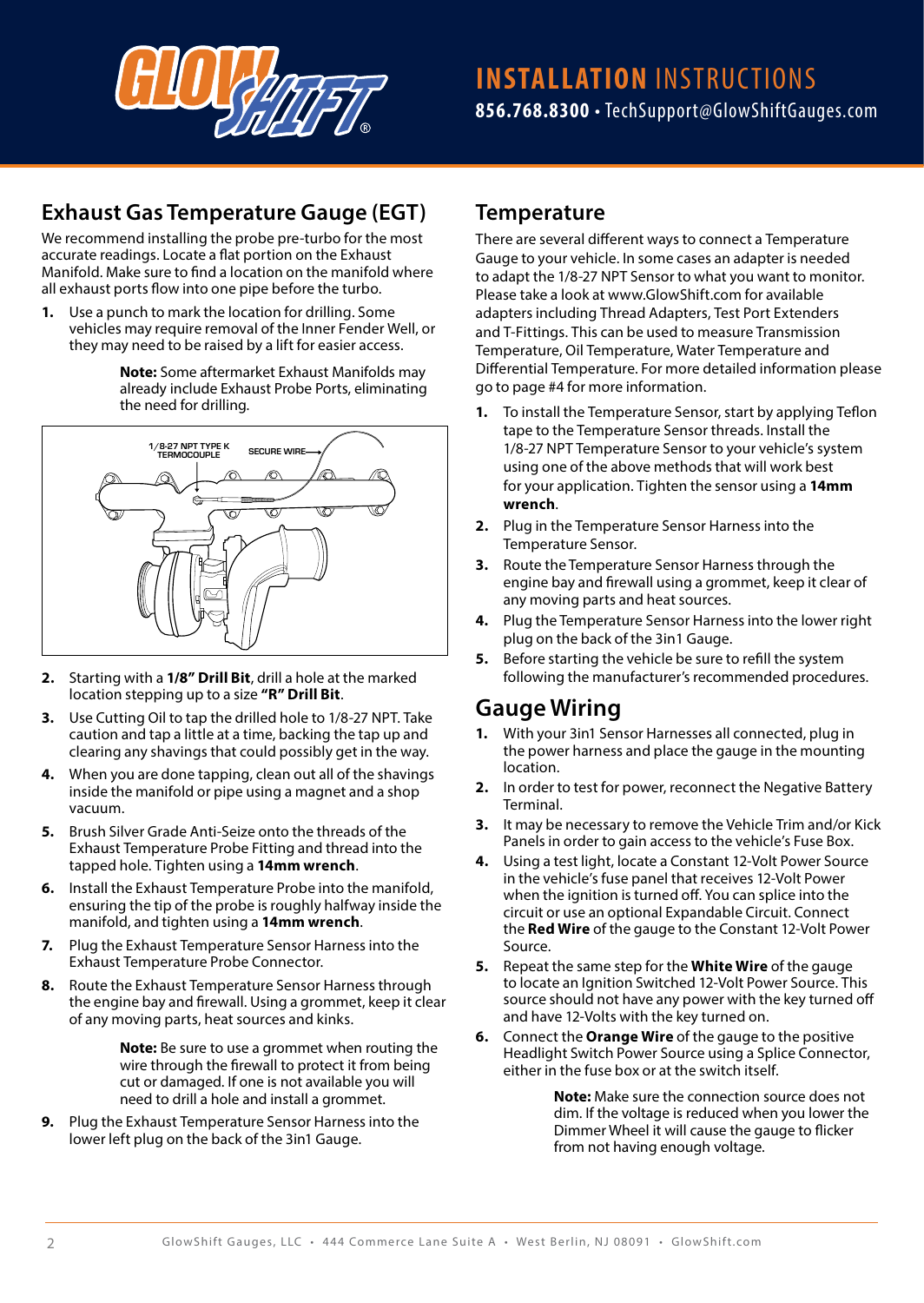

# **INSTALLATION** INSTRUCTIONS **856.768.8300** • TechSupport@GlowShiftGauges.com



- **7.** Locate a clean, reliable grounding source and connect the **Black Wire** from the gauges.
- **8.** After all wiring is complete, turn the vehicle's key to the "On" position and confirm that your gauges illuminate.
- **9.** Press the **COLOR** Changing Button on your gauge and scroll through the 10 Color options as well as Color Change and Color Fade option: this will allow you to have the Gauge Face change between all of the colors automatically.
- **10.** Turn on the headlights to ensure that the gauges are dimming.
- **11.** Start vehicle and check for leaks, and top off any fluids if necessary.
- **12.** Reinstall any panels that may have been removed.

**13.** Test drive your vehicle to ensure all gauges are functioning properly.

> **Note:** The Boost Gauge will only read while under a load. Make sure to drive the vehicle in order to check the operation of the Boost Gauge.

# **Selectable Brightness Levels**

The 3in1 Gauge Series features 3 selectable brightness settings for both day and night time lighting modes. Below are the instructions on how to program each lighting mode.

#### **Day Mode**

- **•** Press and hold the button located on the gauge face until a "Day Time #" appears in the digital display.
- **•** Press the button again to cycle through the 3 dimming modes.
- **•** Press the button until you have selected your desired setting. Do not touch the button for 5 seconds and the gauge will save your selection.

#### **Night Mode**

- **•** This mode is only available if the orange dimmer wire is connected and your headlights are powered.
- **•** Press and hold the button located on the gauge face until a "Night Time #" appears in the digital display.
- **•** Press the button again to cycle through the 3 dimming modes.
- **•** Press the button until you have selected your desired setting. Do not touch the button for 5 seconds and the gauge will save your selection.



### **Additional Information**



- **•** The supplied optional gauge visor is intended to be placed on the gauge so that the thickest part is at the top, creating a cover over the gauge to help keep sun glare off of the gauge face.
- **•** The supplied optional gauge cup is intended to be secured to a surface using double sided tape. There are several cuts in the base to assist in shaping it for installation. There is a piece of black foam tape included which is to be secured to the inner edge of the cup in order to hold the gauge in place when pressed in.
- **•** The included mounting bracket is designed to be used on a flat universal-style mount in order to keep the gauge secure. In some cases one or both legs of the bracket may need to be modified to fit the thickness and contour of the mount. Our A-pillar gauge pods do not require the use of the mounting bracket but it can be used if you desire, and there is enough space to fit between the gauge and the gauge pod. When installing the bracket onto the gauge, make sure not to over-tighten as it could pull the rear studs on the back of the gauge and cause damage.
- **•** Installation documents are solely to provide a guide for individuals that are mechanically and electronically able to install products. If you are unsure about the correct procedure of installation for a product, you should consult a licensed professional.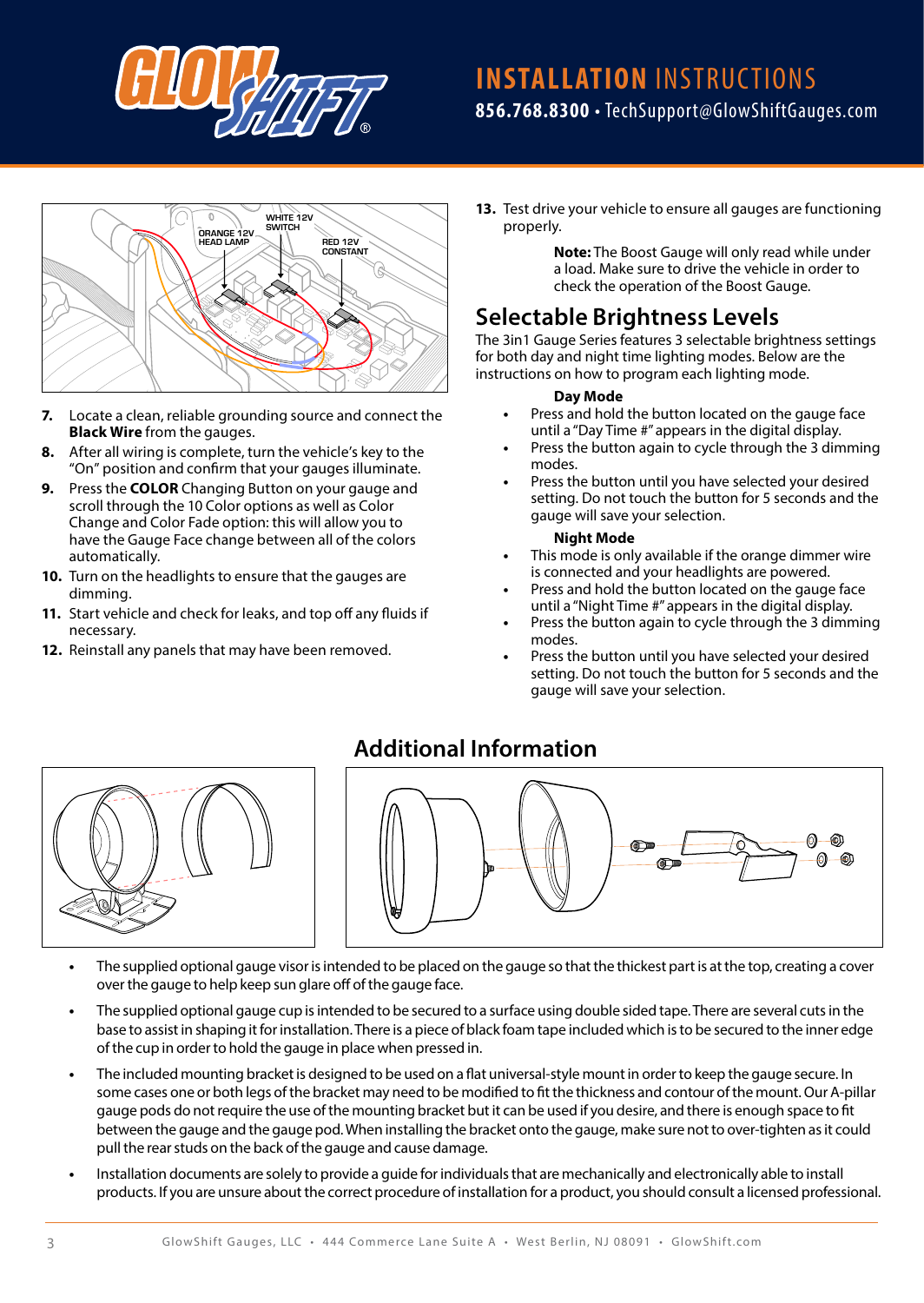

# **Detailed Temperature Information**

Adapters are available at www.GlowShift.com

### **Transmission Temperature**

There are four common types of Transmission Temperature Sensor installations. GlowShift recommends installing the 1/8- 27 NPT sensor to a Test Port, Stock Sensor Location, Cooler Line or Transmission Pan. If the thread size does not match, or if the sensor is too long, a Thread Adapter is required:



**• Transmission Test Port:** Most vehicle transmissions come equipped with a Test Port Location. This may be located on either the driver or passenger side of the transmission near the Transmission Oil Pan. The bolt in this port should be removed and the depth of the Test Port should be verified to ensure there is a minimum of 7/8" for the Transmission Temperature Sensor to clear. If there is not enough clearance a Test Port Extender may be used in some applications.

> **Note:** A Test Port Extender is needed on all 89-07.5 Dodge Ram trucks.

> **Note:** A stubby temperature sensor is required for all 4l60e transmissions.

- **Stock Sensor Location:** Use a T-Fitting (optional) to "T" off your stock sensor location. This will allow you to keep your stock sensor installed, while also allowing you to install an Aftermarket Transmission Temperature Sensor.
- **• Cooler Line:** Most vehicle transmissions have two Cooler Lines. Measure your vehicle's Cooler Line to determine what size adapter will be required. Common diameters are 5/16", 3/8", 1/2", 5/8".
- **• Transmission Pan:** Some aftermarket pans have an available port in order to install a temperature sensor. If a port is not available you are able to install a bulkhead adapter or you can weld in a bung.

**Note:** Make sure to have a Catch Pan available to catch any lost transmission fluid.

### **Oil Temperature**

We have a few adapters available so that you can take Oil Temperature readings.



- **• Oil Filter Sandwich Adapter:** Fits between the oil filter and engine block, giving you 1/8-27 NPT ports in order to read the oil temperature. Please be sure to verify your oil filter size in order to get the correct adapter.
- **• Oil Cooler Adapter:** Very similar to the sandwich adapter but this adapter has a diverter plate directly tied into oil cooler specific -AN10 ports that will feed and return an oil cooler, allowing you to monitor either the hot side or cold side of the cooler.

### **Water Temperature**



We offer several different-sized Water Sender Hose Attachment adapters ranging from 28mm-46mm. Simply measure the inside diameter of your radiator hose and install in between two cut halves, securing it with the supplied hose clamps.

# **Differential Temperature**

Some aftermarket differential covers have an available port in order to install a temperature sensor. If a port is not available, you are able to install a bulkhead adapter or you can weld in a bung.